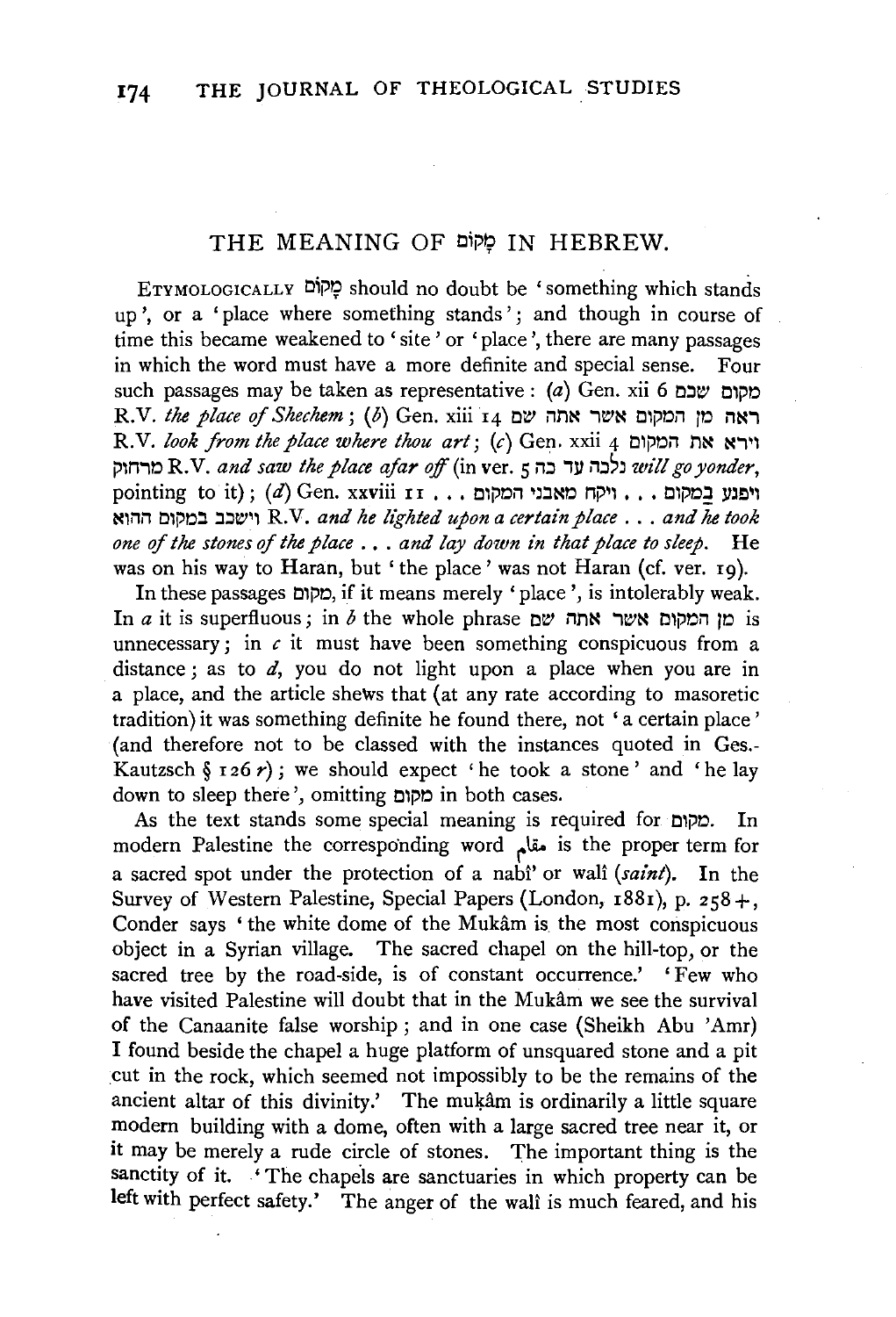power may extend for ten or twenty miles round. See also PEF., *OS.*, October, 1915, p. 170+.

If  $\sigma = \sin \theta$ , this description gives a meaning to the passages quoted above, as well as to others. It must have been something which stands up, a building, tree, pillar, or cairn, not a mere site, as the commentators usually take it. This 'shrine' (for want of a wider term) afforded protection alike from men and demons, so that travellers would naturally encamp in or near it for the night. Thus in *a* Abram went 't!! tl1i'r.l ''Ill *as far as the shrine at S* and stopped there for the night. In Gen. xii 8 he made a מקום between Bethel and Ai by building an altar and dedicating it to ('called upon the name of') the Lord. This is shewn by *b* (xiii 3, 4, 14) *look from the shrine where thou art camping.*  In  $c$  they saw the shrine from afar, because it was conspicuous on the hill-top. It was a recognized place of sacrifice, with an altar. Abraham therefore first built up n.:11r.in n~ *the* altar, which was already there, but was out of repair, as things usually are in the East. Most interesting is *d.* Jacob, on his way from Beersheba to Haran, lighted upon *the*  Cl1j)r.l, that is to say, the shrine which was the natural stopping-place on his journey, and which Jacob knew just as the Bedouin know the best camping-places now. He took one of the stones of the shrine (which may have been only a heap or circle of loose stones) for a pillow, and lay down inside the shrine itself. Then follows a vision, which causes Jacob to exclaim in ver. 16 יש יהוה במקום הזה ואנכי לא ידעתי a strong expression of surprise. ' Why ! the Lord is in this shrine. I knew it was sacred to some divinity, but I did not know that the Lord himself was here. This shrine really is to be revered (מה נורא).' We then see how a shrine would develope. In memory of his experience, Jacob dedicated a pillar, gave the shrine a name (it was near a town called in ancient times Luz) and vowed to erect a better building on his return. The writer of Gen. xxviii no doubt had in mind the important sanctuary afterwards existing at Bethel, and was here shewing reasons for its reputation. Perhaps also he was trying to justify the reverence for shrines, which was common in his day as it had been long before and still is.

The association of a temple or sacred place or object with dreams, visions, and supernatural occurrences, has been common at all times and needs no illustration. If then this explanation of cipo is right, we may expect the same association. In *a* Abram came to the מקום and in ver.  $7$  the Lord appeared to him. In  $b$  he was at the cripp when the Lord spoke to him. In  $c$  he was about to sacrifice Isaac on the altar of the Cl1j)O when the angel of the Lord called to him  $(xxii I)$ . In  $d$  Jacob was sleeping in the cipp when he had the vision. So in Gen. xiii 18 Abram built an altar at the oaks of Mamre, which